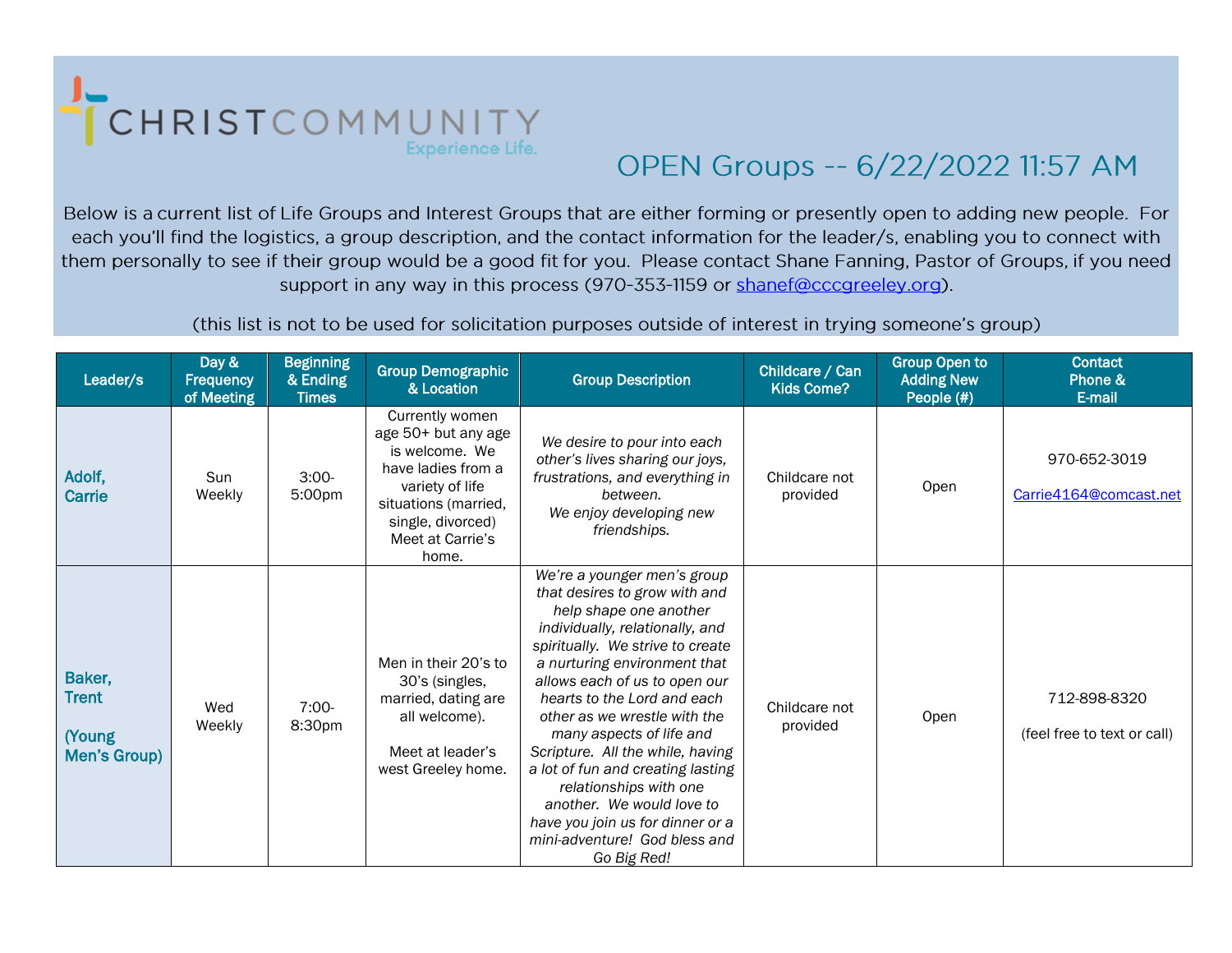| Leader/s                                                           | Day &<br>Frequency<br>of Meeting | <b>Beginning</b><br>& Ending<br><b>Times</b> | <b>Group Demographic</b><br>& Location                                                           | <b>Group Description</b>                                                                                                                                                                                                                                                                                                      | Childcare / Can<br><b>Kids Come?</b> | <b>Group Open to</b><br><b>Adding New</b><br>People (#) | <b>Contact</b><br>Phone &<br>E-mail                                                       |
|--------------------------------------------------------------------|----------------------------------|----------------------------------------------|--------------------------------------------------------------------------------------------------|-------------------------------------------------------------------------------------------------------------------------------------------------------------------------------------------------------------------------------------------------------------------------------------------------------------------------------|--------------------------------------|---------------------------------------------------------|-------------------------------------------------------------------------------------------|
| Ball,<br><b>Arland</b><br>(Divorce Care<br>for Men)                | Mon<br>Weekly                    | 7:00pm-<br>8:30pm                            | For men who are<br>separated, divorced,<br>or who have<br>experienced divorce.<br>Meet in Eaton  | DivorceCare is a friendly,<br>caring group of people who will<br>walk alongside you through<br>one of life's most difficult<br>experiences. Don't go through<br>separation or divorce alone.<br>\$25 fee for materials<br>(scholarships available).<br>Visit www.divorcecare.org or<br>contact Arland Ball for more<br>info   | Childcare not<br>provided            | Yes                                                     | 970-381-9185<br>abtaball@aol.com                                                          |
| Barber,<br><b>John</b>                                             | Wed<br>Weekly                    | $6:00-$<br>7:30pm                            | Men of all ages and<br>life situations.<br>Meet at 15 <sup>th</sup> St<br>Campus                 | We are a group of men from<br>various backgrounds and in<br>various life seasons who are<br>committed to being intentional<br>about our spiritual<br>development.                                                                                                                                                             | Childcare not<br>provided            | Yes                                                     | 970-397-4708<br>synergyblast@comcast.ne<br>t<br>(text communication is<br>typically best) |
| Barkley,<br><b>Karen</b>                                           | Wed<br>Weekly                    | $9:00-$<br>11:00am                           | Women of any age<br>and any life situation<br>welcome.<br>Meet at leader's<br>West Greeley home. | We enjoy doing a variety of<br>Bible studies - generally video<br>based.<br>We also find time for fun and<br>even retreats from time to<br>time.                                                                                                                                                                              | Childcare not<br>provided            | Yes                                                     | 970-371-6805<br>Kbarkley52@hotmail.com                                                    |
| Bartram,<br>Jan<br>(Temporarily<br>led by Karen<br><b>Barkley)</b> | Tues<br>Weekly                   | $6:00-$<br>8:00pm                            | Women ages 30 and<br>up from Greeley,<br>Johnstown and<br>Windsor.<br>Meet at leader's<br>home.  | We are a mixture of married<br>and divorced women. We<br>enjoy pouring into each other<br>and allowing the Spirit to use<br>our unique gifts and histories<br>to both mend our wounds and<br>lead us down new and exciting<br>paths.<br>We love diving deep into Bible<br>studies (often Beth Moore or<br>similar materials). | Childcare not<br>provided            | Open                                                    | 970-371-6805<br>Kbarkley52@hotmail.com                                                    |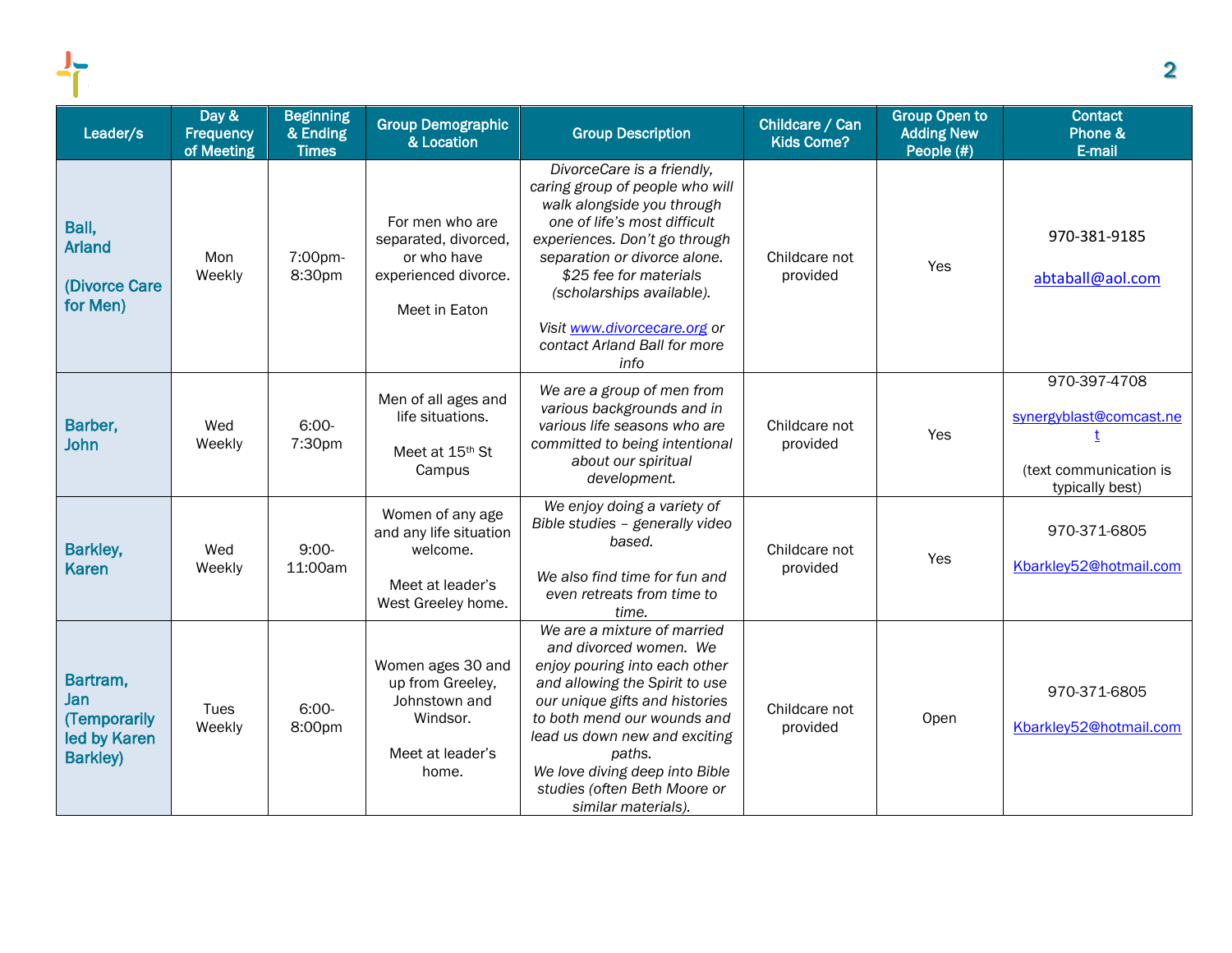| Leader/s                                      | Day &<br>Frequency<br>of Meeting | <b>Beginning</b><br>& Ending<br><b>Times</b> | <b>Group Demographic</b><br>& Location                                                                                     | <b>Group Description</b>                                                                                                                                                                                                                                                                                                                                                                                                                                                                 | Childcare / Can<br>Kids Come?      | <b>Group Open to</b><br><b>Adding New</b><br>People (#)                                                                                | <b>Contact</b><br>Phone &<br>E-mail                                                    |
|-----------------------------------------------|----------------------------------|----------------------------------------------|----------------------------------------------------------------------------------------------------------------------------|------------------------------------------------------------------------------------------------------------------------------------------------------------------------------------------------------------------------------------------------------------------------------------------------------------------------------------------------------------------------------------------------------------------------------------------------------------------------------------------|------------------------------------|----------------------------------------------------------------------------------------------------------------------------------------|----------------------------------------------------------------------------------------|
| Berg,<br><b>Myron</b>                         | Weds<br>Weekly                   | $6:30-$<br>7:30am                            | Varied Age Men<br>15 <sup>th</sup> Street Campus<br>Café Area                                                              | This men's group, entitled The<br>Men's Breakfast Club is a<br>gathering of men of all ages<br>who meet to study God's Word<br>and connect relationally. This<br>group has been meeting for<br>years, but is always a great<br>place for men to wade into<br>connecting with other men<br>here at CCC. The coffee is<br>always hot, and there's always<br>something good to eat.                                                                                                         | Childcare not<br>provided          | Open<br>(Unlimited)                                                                                                                    | 970.353.1497<br>mmberg100@hotmail.com                                                  |
| <b>Blackwelder,</b><br><b>John &amp; Geri</b> | Weds<br>Weekly                   | $9:30-$<br>11:30am                           | Varied Age Adults 50<br>+ Couples and<br>Singles<br>15 <sup>th</sup> St. Campus                                            | Our group is an extension of<br>the Traditions worship venue to<br>provide an opportunity for<br>fellowship and more in depth<br>discussion of the sermon. We<br>begin each week with coffee,<br>refreshments, and fellowship,<br>followed by prayer requests<br>and discussion of sermon,<br>using the prepared discussion<br>questions. We also do semi-<br>monthly outings, inviting others<br>as an outreach tool and<br>monthly after-meeting lunches<br>for additional fellowship. | Childcare not<br>provided          | Open<br>(Unlimited.<br>Even if you're<br>not a part of the<br>Traditions<br>worship venue,<br>we'd love to<br>have you join<br>$US.$ ) | 970.371.5462<br>geribwelder@hotmail.com                                                |
| Clark,<br>Todd &<br><b>Janna</b>              | Thurs<br>Weekly                  | $7:00-$<br>9:00pm                            | Couples and singles<br>primarily in their<br>30's-50's, but any<br>age is welcome<br>Meet at leader's<br>west Greeley home | We enjoy fellowshipping over<br>light snacks which leads into a<br>short Bible study and<br>concludes with time in prayer.<br>We'll also put aside the Bible<br>study from time to time to<br>simply enjoy a meal and being<br>present with one another.                                                                                                                                                                                                                                 | Childcare options<br>are available | Open                                                                                                                                   | 970-534-5629<br>Todd clark1975@vahoo.c<br>om<br>970-534-5634<br>Jannaclark79@yahoo.com |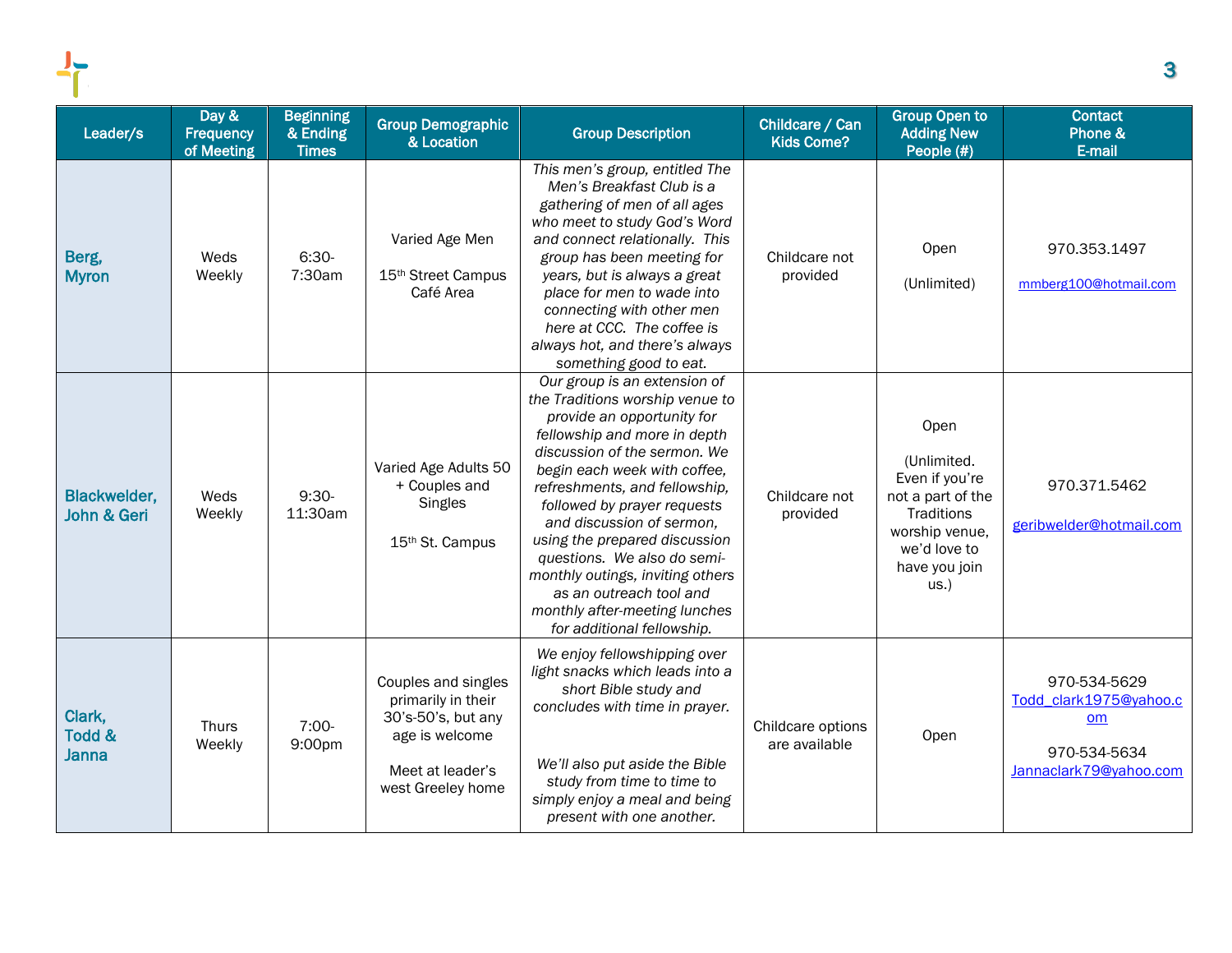| Leader/s                                                    | Day &<br><b>Frequency</b><br>of Meeting | <b>Beginning</b><br>& Ending<br><b>Times</b> | <b>Group Demographic</b><br>& Location                                                                        | <b>Group Description</b>                                                                                                                                                                                                                                                                                                                                                                                            | Childcare / Can<br><b>Kids Come?</b> | <b>Group Open to</b><br><b>Adding New</b><br>People (#) | <b>Contact</b><br>Phone &<br>E-mail                                                            |
|-------------------------------------------------------------|-----------------------------------------|----------------------------------------------|---------------------------------------------------------------------------------------------------------------|---------------------------------------------------------------------------------------------------------------------------------------------------------------------------------------------------------------------------------------------------------------------------------------------------------------------------------------------------------------------------------------------------------------------|--------------------------------------|---------------------------------------------------------|------------------------------------------------------------------------------------------------|
| Cozzens,<br>Mic &<br><b>Meghan</b><br>(Game Night<br>Group) | Fri<br>Weekly                           | 8:00pm-<br>midnight                          | Anyone 16+ who<br>enjoy playing board<br>games<br>Typically meet at<br>leaders' southeast<br>Windsor home     | We love playing tabletop board<br>games with friends. The games<br>include: Terra Mystica, Scythe,<br><b>Terraforming Mars, Great</b><br>Western Trail, Castles of<br>Burgundy, A Feast for Odin,<br>and may other similar games.<br>You are welcome to join us<br>with your new best friends!<br>Feel free to bring your favorite<br>strategy board game (not<br>Monopoly (3). Meeting in-<br>person and via Zoom. | Childcare not<br>provided            | Open                                                    | Mic:<br>970-302-4094<br>miccozzens@gmail.com<br>Meghan:<br>970-541-8845<br>micandmeg@gmail.com |
| Daharsh,<br>Terry &<br><b>Lindee</b>                        | Tues<br>Weekly                          | $7:00-$<br>8:30pm                            | We are couples and<br>singles in the later<br>stages of our<br>careers<br>Meet at one of our<br>couples home. | Our heart is to help awaken in<br>people God's desire to have a<br>living and real relationship with<br>them, to expose His plan and a<br>mission for each one of them<br>and to help them see that He<br>has equipped His "ordinary"<br>people to do His work. We<br>desire for the members of our<br>group to experience today the<br>fulfilment of abundant life in<br>our lives.                                | Childcare not<br>provided            | Open                                                    | 970-313-7188<br>Terryd5313@gmail.com                                                           |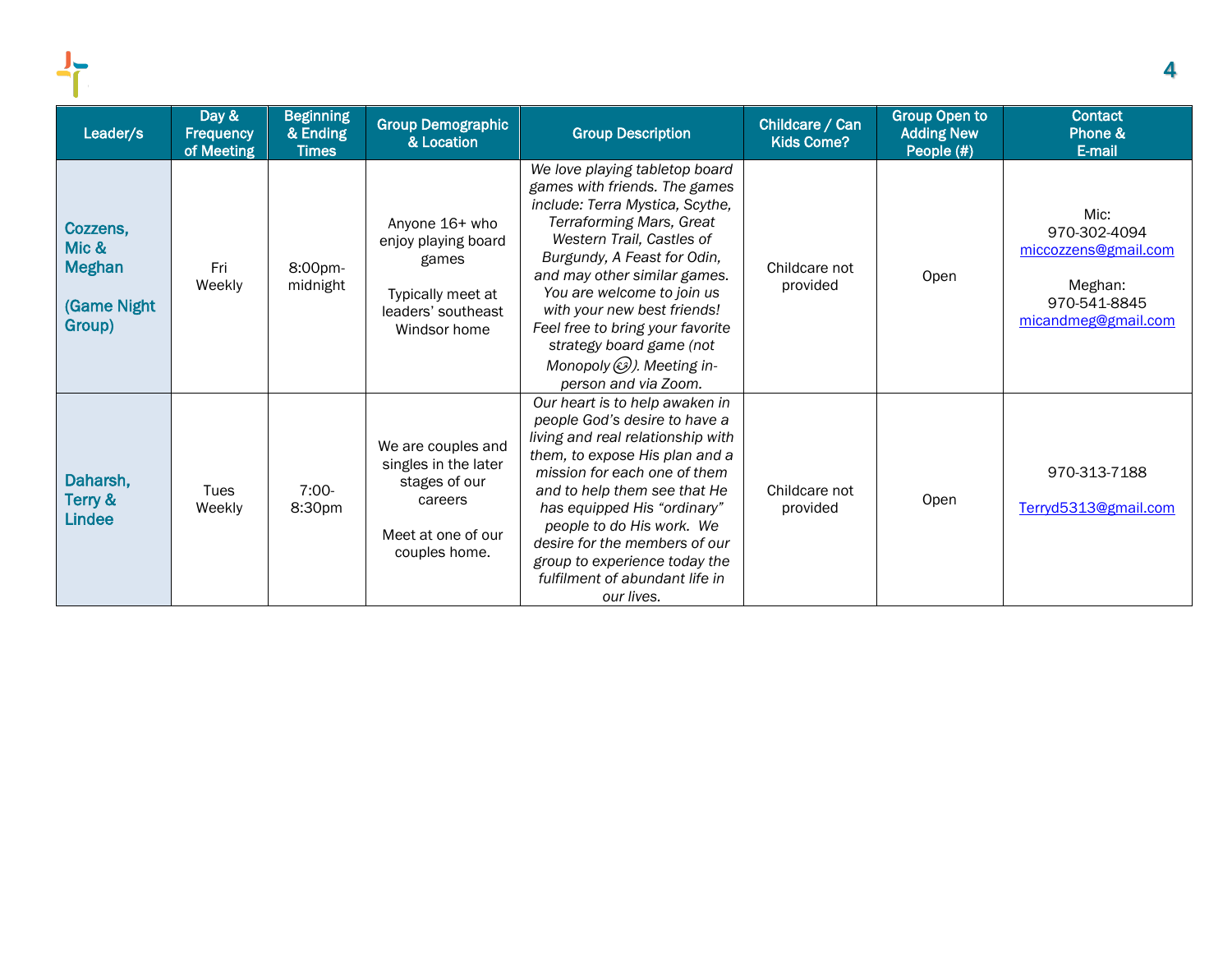| Leader/s                                                                                                         | Day &<br>Frequency<br>of Meeting                | <b>Beginning</b><br>& Ending<br><b>Times</b> | <b>Group Demographic</b><br>& Location                                                                                                             | <b>Group Description</b>                                                                                                                                                                                                                                                                                                                                                                                                                                                                                                                                                                                                                                         | Childcare / Can<br><b>Kids Come?</b>                                        | <b>Group Open to</b><br><b>Adding New</b><br>People (#) | <b>Contact</b><br>Phone &<br>E-mail                   |
|------------------------------------------------------------------------------------------------------------------|-------------------------------------------------|----------------------------------------------|----------------------------------------------------------------------------------------------------------------------------------------------------|------------------------------------------------------------------------------------------------------------------------------------------------------------------------------------------------------------------------------------------------------------------------------------------------------------------------------------------------------------------------------------------------------------------------------------------------------------------------------------------------------------------------------------------------------------------------------------------------------------------------------------------------------------------|-----------------------------------------------------------------------------|---------------------------------------------------------|-------------------------------------------------------|
| Dunn,<br>Hannah &<br><b>Kenneth</b><br>(Group<br>focused on<br>reaching<br><b>Unreached</b><br>People<br>groups) | Wed<br>(every other<br>week)                    | $6:00-$<br>7:30pm                            | Anyone welcome<br>Meet at group<br>leaders' home                                                                                                   | Do you have an interest in<br>connecting with unreached<br>people groups? This small<br>group is aimed at helping to<br>grow into that community<br>through shared learning,<br>encouragement,<br>accountability, and prayer. We<br>will focus on discovering God's<br>heart for people groups not yet<br>reached with the Gospel and<br>learning how we fit into that<br>plan. We will then transition to<br>learning together how to<br>develop friendship with<br>unreached peoples within our<br>community and will practice<br>The Discovery Bible Study<br>method of sharing Scripture.<br>We will have dinner available<br>for those who need it/want it. | Childcare option<br>available                                               | Yes                                                     | 505-710-7330<br>(call or text)<br>hannerbet@gmail.com |
| Grant,<br><b>Tom</b><br>(Faith In<br>Action)                                                                     | Sat<br>2 <sup>nd</sup> Sat of<br>Every<br>Month | 8:00am-<br>11:00am                           | Men and Women of<br>All Ages.<br>Meet at 15 <sup>th</sup> Street<br>Campus cafe before<br>heading out to serve<br>at the care<br>recipients' homes | The purpose of Faith in Action<br>is to align men and women in<br>serving teams to provide for<br>single moms, widows and the<br>elderly by doing house projects<br>while also offering care and<br>encouragement. Care teams<br>serve their care recipients<br>monthly. We start with a<br>morning breakfast followed by<br>a time of devotion and prayer.<br>We also spend this time<br>building up and caring for one<br>another while also planning for<br>future action plans and<br>projects.                                                                                                                                                              | Childcare not<br>provided but age<br>appropriate<br>children are<br>welcome | Open<br>(Unlimited)                                     | 970.397.1069<br>postsnowytrails@yahoo.com             |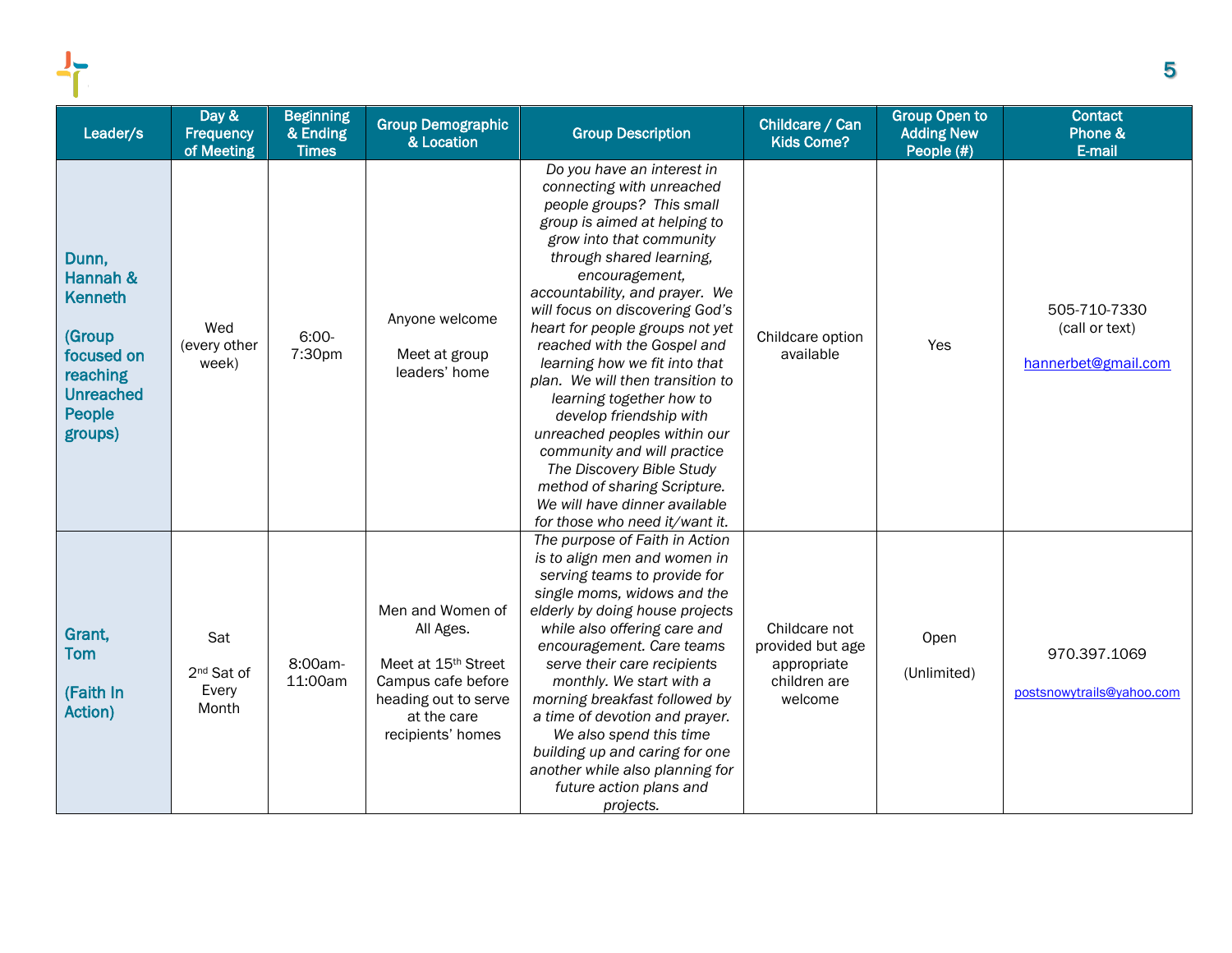| Leader/s                                                       | Day &<br><b>Frequency</b><br>of Meeting                                                           | <b>Beginning</b><br>& Ending<br><b>Times</b>               | <b>Group Demographic</b><br>& Location                                                                                                          | <b>Group Description</b>                                                                                                                                                                                                                                   | Childcare / Can<br><b>Kids Come?</b> | <b>Group Open to</b><br><b>Adding New</b><br>People (#) | <b>Contact</b><br>Phone &<br>E-mail                                                               |
|----------------------------------------------------------------|---------------------------------------------------------------------------------------------------|------------------------------------------------------------|-------------------------------------------------------------------------------------------------------------------------------------------------|------------------------------------------------------------------------------------------------------------------------------------------------------------------------------------------------------------------------------------------------------------|--------------------------------------|---------------------------------------------------------|---------------------------------------------------------------------------------------------------|
| Grant,<br><b>Tom</b><br>(Men's<br>Group)                       | Tues<br>Weekly                                                                                    | $6:00-$<br>7:30am                                          | Men of any age<br>welcome. Currently<br>the group is<br>primarily guys in<br>their 50's and 60's.<br>Meet at 15 <sup>th</sup> Street<br>campus. | We are a group of men who<br>long to connect more fully with<br>Jesus and who believe that<br>coming together in community<br>can serve as a powerful<br>catalyst for spiritual maturation<br>and a more rewarding life.                                   | Childcare not<br>provided            | Open                                                    | 970.397.1069<br>postsnowytrails@yahoo.com                                                         |
| Grant,<br><b>Tom</b><br>(Men's<br>Group)                       | Tues<br>Weekly                                                                                    | $7:00-$<br>8:30pm                                          | Men of All Ages<br>North Central<br>Greeley                                                                                                     | A community of guys who<br>challenge and support one<br>another in a safe place. We<br>are passionate about exploring<br>how God is currently working in<br>our lives.                                                                                     | Childcare not<br>provided            | Open                                                    | 970.397.1069<br>postsnowytrails@yahoo.com                                                         |
| Kerbs,<br>Dean                                                 | Mon<br>Weekly                                                                                     | $6:30-$<br>8:00pm                                          | A mixture of couples<br>and singles with a<br>diverse mix of ages.<br>Location varies                                                           | We offer a safe space for both<br>seekers and those mature in<br>their faith walks. We feel both<br>groups can grow from one<br>another.<br>We enjoy unpacking Scripture<br>together while also supporting<br>one another through life's ups<br>and downs. | Childcare not<br>provided            | Open                                                    | (text or call)<br>303-358-5689<br>1kerby68@gmail.com<br>Or message Dean Kerbs<br>through Facebook |
| Kraft,<br><b>Darla</b><br>(Biking<br><b>Interest</b><br>Group) | Sat<br>(1 <sup>st</sup> & 3 <sup>rd</sup> )<br>Sat of each<br>$month -$<br>weather<br>permitting) | 8:30am-<br>10:30am<br>(times<br>subject to<br>fluctuation) | Couples and singles<br>who have interest in<br>recreational biking<br>Location varies but<br>mostly on and<br>around the Poudre<br>Trail        | We desire to share our passion<br>for recreational cycling while<br>building friendships with other<br>active adults.<br>In addition to enjoying rides<br>together, we look forward to<br>praying for one another and<br>sharing a brief devotional.       | Childcare not<br>provided            | Open                                                    | 970-302-6683<br>(text or call)                                                                    |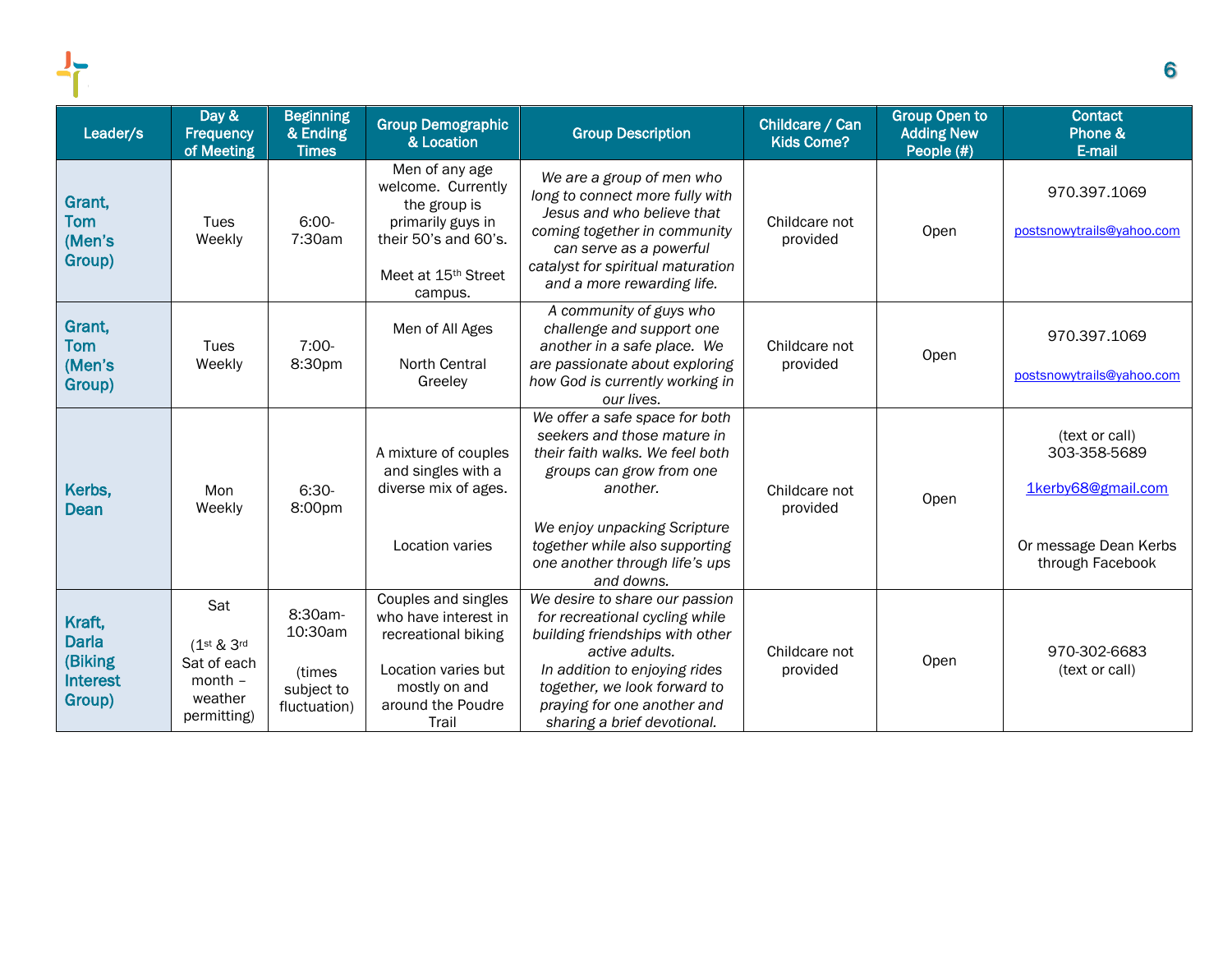| Leader/s                                                                             | Day &<br>Frequency<br>of Meeting     | <b>Beginning</b><br>& Ending<br><b>Times</b>                           | <b>Group Demographic</b><br>& Location                                                                                                                   | <b>Group Description</b>                                                                                                                                                                                                                                                                                                                                                                                                                                             | Childcare / Can<br><b>Kids Come?</b>                                             | <b>Group Open to</b><br><b>Adding New</b><br>People (#) | <b>Contact</b><br>Phone &<br>E-mail                                                                                                                                                                         |
|--------------------------------------------------------------------------------------|--------------------------------------|------------------------------------------------------------------------|----------------------------------------------------------------------------------------------------------------------------------------------------------|----------------------------------------------------------------------------------------------------------------------------------------------------------------------------------------------------------------------------------------------------------------------------------------------------------------------------------------------------------------------------------------------------------------------------------------------------------------------|----------------------------------------------------------------------------------|---------------------------------------------------------|-------------------------------------------------------------------------------------------------------------------------------------------------------------------------------------------------------------|
| Lehman,<br>Jake &<br><b>Nicole</b><br>(and Kraft,<br>Erin)<br>(Post-College<br>Young | Sun<br>Periodic<br>evening<br>events | Specific<br>times vary<br>but in the<br>late<br>afternoon /<br>evening | Post-college young<br>adults in their 20's<br>and 30's. Singles<br>and marrieds<br>welcome.                                                              | This is a group that provides a<br>place for post-college young<br>adults (20s-30s) to connect and<br>find community! We meet<br>periodically on Sunday<br>evenings for fun social<br>gatherings.<br>Follow us at @ccpostcollege                                                                                                                                                                                                                                     | Childcare not<br>provided                                                        | Open                                                    | 970-324-6271<br>(Erin's cell)<br>Erinkraft93@gmail.com                                                                                                                                                      |
| <b>Adults)</b><br>LeJeune,<br><b>Jeff</b>                                            | Sun<br>Weekly                        | $5:30-$<br>7:00pm                                                      | Couples and singles<br>in their 30's and<br>40's.<br>Meet at group<br>members' homes.                                                                    | on Instagram<br>We desire to create an<br>environment with deep<br>relational connection amongst<br>ourselves and with God.<br>Worship and food are regular<br>parts of our time together.                                                                                                                                                                                                                                                                           | Older kids look<br>after younger<br>kids                                         | Open                                                    | 970-388-0436<br>jaxlejeune@hotmail.com                                                                                                                                                                      |
| McCoy,<br><b>Elsie</b>                                                               | Tues<br>Weekly                       | $6:30-$<br>8:30pm                                                      | Women in their 40's-<br>60's.<br>Meet at leader's<br>West Greeley home.                                                                                  | Our goal is to create a safe and<br>welcoming<br>environment to study the<br>Bible, cultivate a relationship<br>with Jesus Christ, and have<br>real application to our everyday<br>lives. We enjoy<br>welcoming women who are<br>new to their faith.                                                                                                                                                                                                                 | Childcare not<br>provided                                                        | Open                                                    | 970-590-6113<br>EZidElsie@aol.com<br>Email preferable.                                                                                                                                                      |
| Men of<br><b>Integrity</b>                                                           | Wed<br>Weekly                        | $7:00-$<br>8:30pm                                                      | For Men Dealing<br><b>With Sexual</b><br>Addiction<br>15 <sup>th</sup> Street Campus<br>Prayer Room<br>(adjacent to the café<br>counter and<br>elevator) | The focus of this group is men<br>who have been negatively<br>impacted by sexually<br>destructive behaviors. It<br>focuses on sexual integrity<br>through a 12-step based book<br>study with additional options<br>for more intensive recovery<br>work. The group is designed to<br>bring long-term healing,<br>accountability, and the<br>freedom of restoration in a<br>safe and confidential<br>environment.<br>\$15.00 per person for the cost<br>of a workbook. | Preschool<br>childcare<br>provided for \$2<br>per child in the<br>Tiny Tots area | Open<br>(Unlimited)                                     | Due to the confidential<br>and discreet nature of<br>this group, please e-mail<br>the leader first in making<br>contact and finding out<br>the details of the group.<br>restorationcccgreeley@gmail<br>.com |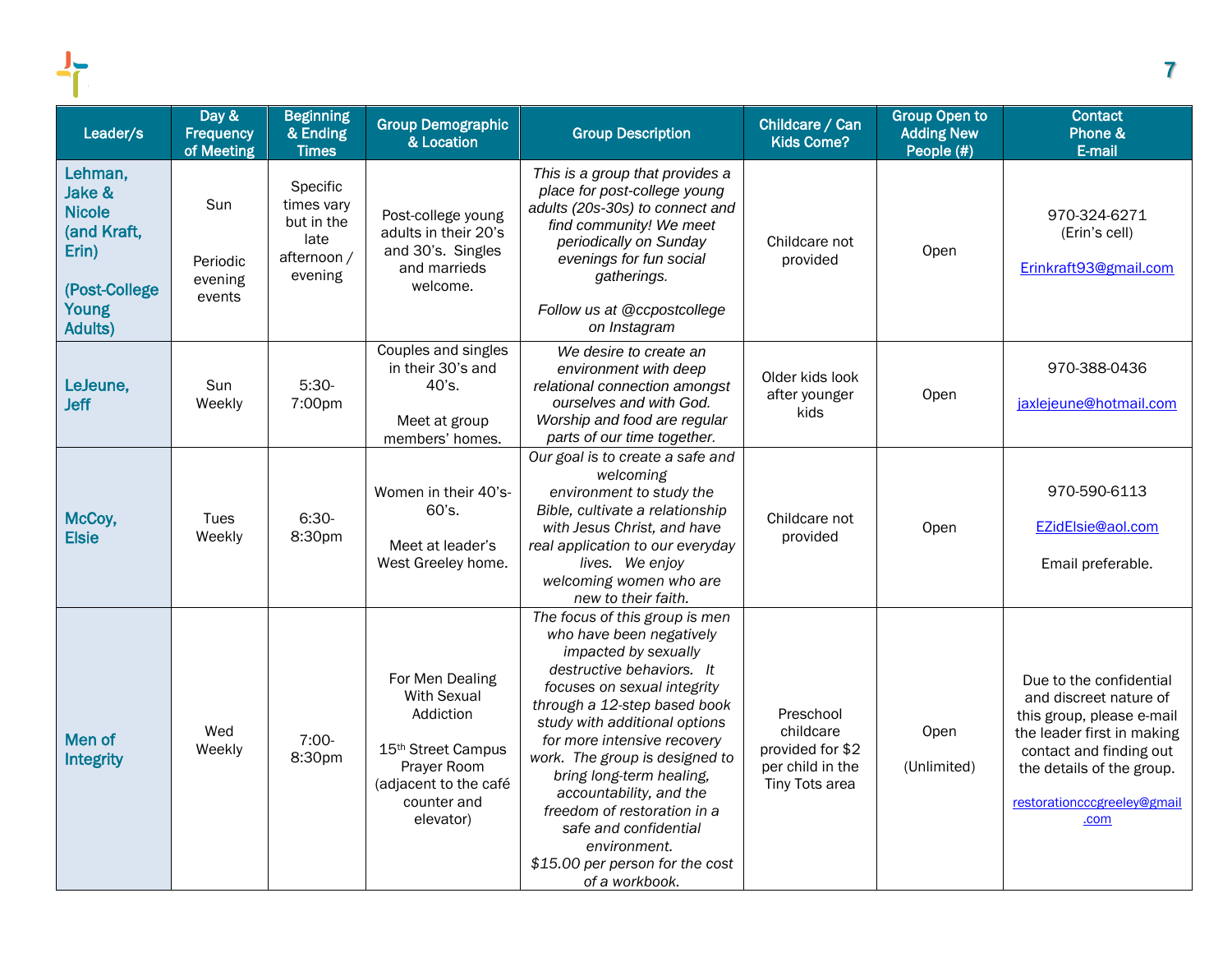| Leader/s                                                                              | Day &<br><b>Frequency</b><br>of Meeting                                                                                                       | <b>Beginning</b><br>& Ending<br><b>Times</b> | <b>Group Demographic</b><br>& Location                                                                                        | <b>Group Description</b>                                                                                                                                                                                                                                                                                                                                                                                                                | Childcare / Can<br><b>Kids Come?</b>                                                                                        | <b>Group Open to</b><br><b>Adding New</b><br>People (#) | <b>Contact</b><br>Phone &<br>E-mail                                                          |
|---------------------------------------------------------------------------------------|-----------------------------------------------------------------------------------------------------------------------------------------------|----------------------------------------------|-------------------------------------------------------------------------------------------------------------------------------|-----------------------------------------------------------------------------------------------------------------------------------------------------------------------------------------------------------------------------------------------------------------------------------------------------------------------------------------------------------------------------------------------------------------------------------------|-----------------------------------------------------------------------------------------------------------------------------|---------------------------------------------------------|----------------------------------------------------------------------------------------------|
| Miller,<br><b>Robert</b><br>(Bridge<br><b>Builders</b><br><b>Discussion</b><br>Group) | Tues<br>(4 <sup>th</sup> Tues of<br>each<br>month)                                                                                            | 6:30pm-<br>8:00pm                            | Anyone interested in<br>discussing racial<br>issues<br>Zoe's Cafe                                                             | Bridge Builders are Kingdom-<br>minded people (Matthew 6:33)<br>who want to reflect the Lord's<br>heart in reconciliation and<br>unity of races, ethnicities, and<br>cultures--from our Heavenly<br>Father's perspective, in the<br>power of the Holy Spirit and the<br>truth of His Word. We walk in<br>the confidence of the Lord to<br>affect change in and around<br>the communities we live and<br>the people that cross our path. | Childcare not<br>provided                                                                                                   | Open                                                    | Rmiller7622@gmail.com                                                                        |
| Morgan,<br>Tom & Cheri<br>("Engage"<br>Interest<br>Group)                             | Day varies<br>from<br>session to<br>session but<br>typically<br>Tues<br>$(2-3)$<br>sessions<br>per year)<br>Contact<br>leaders for<br>details | $6:30-$<br>8:30pm                            | Anyone interested in<br>learning more about<br>the biblical world<br>view<br>Meet at 15th St<br>Campus                        | These are generally 8-week<br>courses that include video<br>instruction and small group<br>conversations.<br>We use material that helps us<br>dive deeper into the biblical<br>world view while also studying<br>the evidence for a Divine<br>creator who has laid out a<br>divine plan.                                                                                                                                                | Childcare not<br>provided                                                                                                   | Open                                                    | Tom: 970.397.7688<br>Tjm1965@gmail.com<br>Cheri: 970.371.2427.<br>purpleispurrfect@gmail.com |
| Moshure,<br><b>Shanna</b><br>(American<br><b>Sign</b><br>Language<br>Group)           | Wed<br>Weekly                                                                                                                                 | $6:00-$<br>7:30pm                            | Anyone who uses, is<br>passionate about, or<br>wants to learn<br>American Sign<br>Language (ASL)<br>Meet at 15th St<br>campus | We are a relaxed group who<br>enjoy learning American Sign<br>Language songs together while<br>also practicing and improving<br>our ASL skills.<br>We are equally passionate<br>about building community<br>around this shared interest                                                                                                                                                                                                 | Kids are<br>welcome and if<br>they are<br>elementary age,<br>they can attend<br>Kids Club at the<br>church while we<br>meet | Yes                                                     | 303-931-5035<br>shannadroo@aol.com                                                           |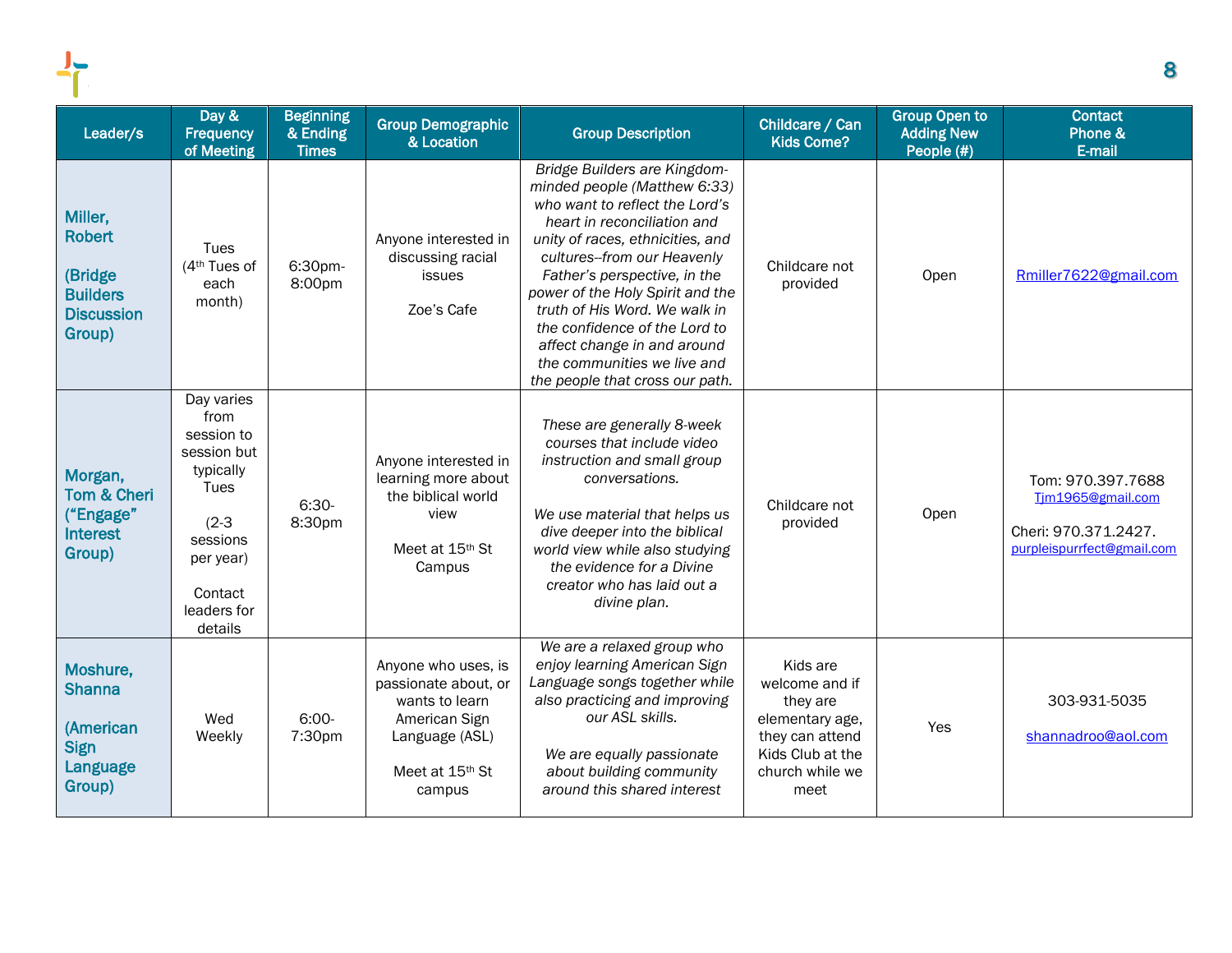| Leader/s                                                                  | Day &<br>Frequency<br>of Meeting                    | <b>Beginning</b><br>& Ending<br><b>Times</b> | <b>Group Demographic</b><br>& Location                                                                                    | <b>Group Description</b>                                                                                                                                                                                                                                                                           | Childcare / Can<br><b>Kids Come?</b>                                      | <b>Group Open to</b><br><b>Adding New</b><br>People (#) | <b>Contact</b><br>Phone &<br>E-mail                  |
|---------------------------------------------------------------------------|-----------------------------------------------------|----------------------------------------------|---------------------------------------------------------------------------------------------------------------------------|----------------------------------------------------------------------------------------------------------------------------------------------------------------------------------------------------------------------------------------------------------------------------------------------------|---------------------------------------------------------------------------|---------------------------------------------------------|------------------------------------------------------|
| Nelson,<br><b>Christy</b><br>(Digital<br>Group)                           | Tues<br>(every other<br>week)                       | 7:00-<br>8:00pm                              | Singles and couples<br>of various ages.<br>We connect via<br>Zoom.                                                        | Our group provides a space for<br>individuals/couples to connect<br>digitally where connection<br>wouldn't be able to happen<br>otherwise. We typically follow<br>the sermon notes, but also<br>serve as a source of support<br>for one another.                                                   | Childcare not<br>provided                                                 | Open                                                    | 970-389-3343<br>nelsonchristym@gmail.co<br>m         |
| Oeffling,<br><b>Karin</b><br>(Knitting and<br><b>Crocheting</b><br>Group) | First and<br><b>Third Thurs</b><br>of each<br>month | $9:00-$<br>11:00am                           | Single and married<br>women, variety of<br>ages.<br>The mezzanine at<br>the CCC 15th St.<br>Campus                        | Anyone interested in knitting<br>and crocheting.<br>We laugh with one another, we<br>support one another, we create<br>together and best of all, we<br>share God's love by sending<br>our creations throughout the<br>world!                                                                       | Childcare not<br>provided but girls<br>and young<br>women are<br>welcome. | Open<br>(Unlimited)                                     | 970-353-8929<br>Karin.oeffling@comcast.n<br>et       |
| Perdue,<br><b>John Mark</b>                                               | <b>Thurs</b><br>Weekly                              | $8:00-$<br>9:00am                            | Men of any age<br>Meet at various<br>Greeley breakfast<br>spots                                                           | We are committed to<br>supporting each other in our<br>Christian walks while growing<br>deeper in our connection and<br>knowledge of the Word.<br>We are currently using the<br>devotional "Jesus Calling."                                                                                        | Childcare not<br>provided                                                 | Open                                                    | 970-304-1503<br>johnmark.perdue@gmail.c<br><u>om</u> |
| Perdue, John<br><b>Mark &amp; Sue</b>                                     | Sun<br>Weekly                                       | 10:30am-<br>11:45am                          | Retired couples<br>Meet in the home of<br>one of our couples                                                              | We spend our time enjoying<br>each other's company while<br>reading and discussing one<br>Psalm per week.                                                                                                                                                                                          | Childcare not<br>provided                                                 | Open                                                    | 970-304-1503<br>Johnmark.perdue@gmail.<br>com        |
| Pfenning,<br><b>Bob</b>                                                   | <b>Thurs</b><br>Weekly                              | 7:00-<br>8:30pm                              | Men of every age<br>Location can vary.<br>Sometimes it's at<br>Zoe's and<br>sometimes at one of<br>our member's<br>homes. | We are working our way<br>through the Books of the Bible<br>and will go as fast or slow as<br>the Spirit prompts. We work<br>through Scripture week by<br>week and ask the Spirit to<br>speak to us through this time.<br>We are currently praying about<br>where God would lead us in<br>mission. | Childcare not<br>provided                                                 | Open<br>(all men are<br>welcome)                        | 970-454-3357<br>(home phone so no text)              |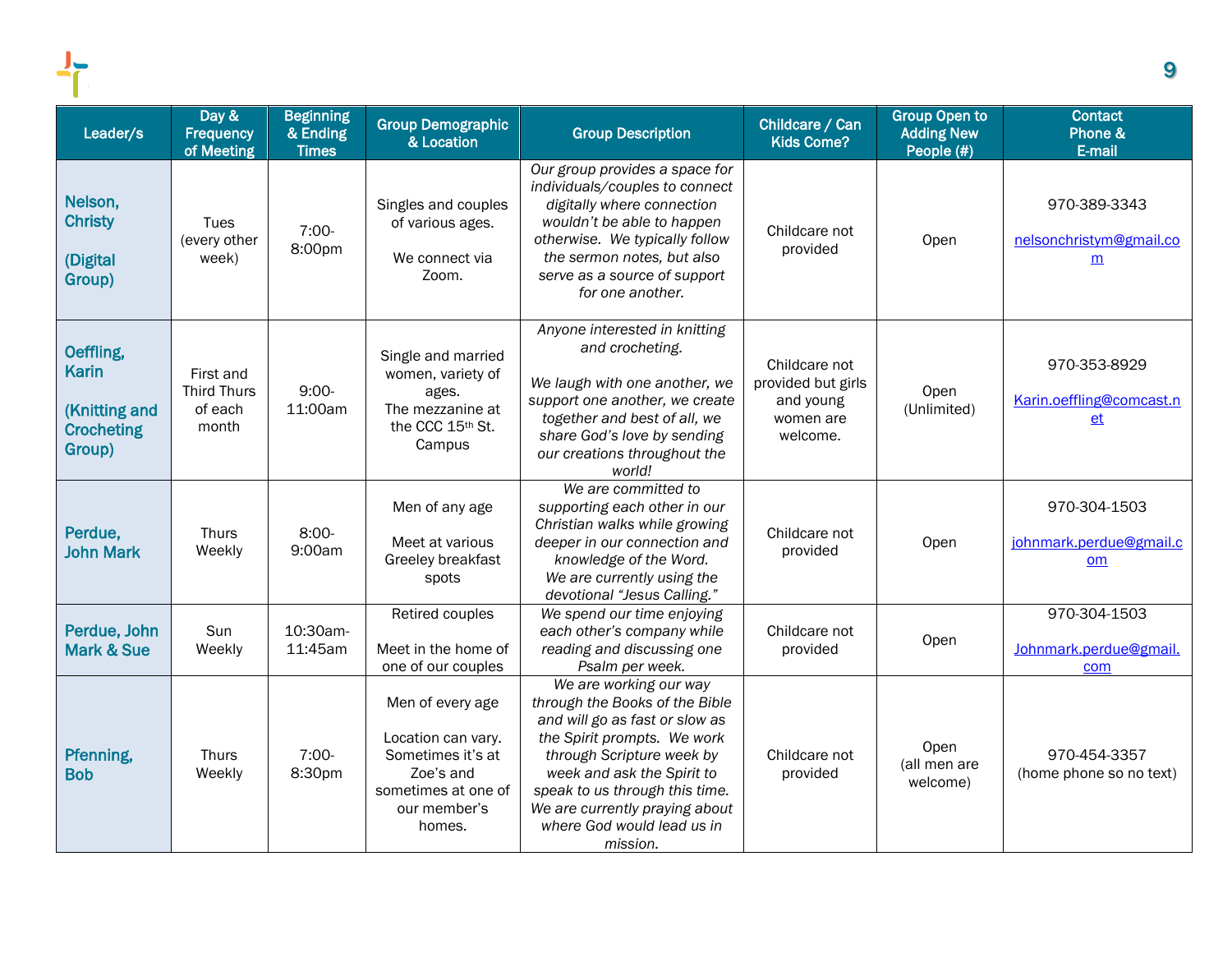| Leader/s    | Day &<br><b>Frequency</b><br>of Meeting | <b>Beginning</b><br>& Ending<br><b>Times</b> | <b>Group Demographic</b><br>& Location |
|-------------|-----------------------------------------|----------------------------------------------|----------------------------------------|
|             |                                         |                                              |                                        |
| Polasek,    |                                         |                                              |                                        |
| <b>Mark</b> | Tues                                    |                                              | Men of All Ages                        |
| (w/Van      | every other)                            | $7:00-$                                      |                                        |
| Earden,     | week)                                   | 8:30pm                                       | Meet at one of<br>leader's home        |
| .           |                                         |                                              |                                        |

|                                                                   | of Meeting                                                       | <b>Times</b>                    | α ∟υναιιν⊓                                                                                                 |                                                                                                                                                                                                                                                                                                          | <b>NUS VUITE:</b>                                                              | People (#) | E-mail                                                                                                                         |
|-------------------------------------------------------------------|------------------------------------------------------------------|---------------------------------|------------------------------------------------------------------------------------------------------------|----------------------------------------------------------------------------------------------------------------------------------------------------------------------------------------------------------------------------------------------------------------------------------------------------------|--------------------------------------------------------------------------------|------------|--------------------------------------------------------------------------------------------------------------------------------|
| Polasek,<br><b>Mark</b><br>$(w / \text{Van})$<br>Earden,<br>Mark) | Tues<br>(every other<br>week)                                    | $7:00-$<br>8:30pm               | Men of All Ages<br>Meet at one of<br>leader's home                                                         | Our group consists of men who<br>want to have a deeper<br>relationship with Christ. The<br>men involved all are deeply<br>aware of their brokenness and<br>want to be there for other men<br>with a similar awareness.                                                                                   | Childcare not<br>provided                                                      | Open       | Mark Polasek:<br>970.590.9995<br>Marks.unique.metals@g<br>mail.com<br>Mark Van Earden<br>970.396.8011<br>hotelca@what-wire.com |
| Preshaw,<br>Lori                                                  | Mon<br>(1st & 3rd<br>Mon of<br>month)                            | $6:30-$<br>8:00pm               | Single and married<br>women (currently<br>ages 40+, but any<br>age is welcome)<br>Meet at leader's<br>home | We are a group of women who<br>enjoy laughing, praying, and<br>studying together.<br>We typically dive into studies of<br>the Books of the Bible, but we<br>are open to going where the<br>Spirit leads us.                                                                                              | Childcare not<br>provided                                                      | Open       | 970-576-9383<br>loripreshaw@live.com                                                                                           |
| Regan,<br>Tami<br>(Short term<br>women's<br><b>Bible study)</b>   | Wed<br>Weekly<br>(Jun 15 -<br>Aug 24)                            | $9:00-$<br>11:00am              | Women of all ages<br>Meet at 15th St<br>Campus                                                             | 10-week Beth Moore "To Live<br>is Christ" video/table<br>discussion. Suggested weekly<br>homework is 30 minutes to 3<br>hours. Since it's Summer, we<br>expect that family/vacation<br>plans will be the priority, so we<br>invite you to come when you<br>can. Order workbooks at<br>Lifeway or Amazon. | Childcare not<br>provided but we<br>could offer some<br>suggested<br>solutions | Open       | 970-381-3022<br>Tamiregan19@gmail.com                                                                                          |
| Ritsema,<br><b>ErinStacy</b><br>(Widow's<br>Group)                | Meet twice<br>per month.<br>Contact<br>ErinStacy<br>for details. | Can vary<br>depending<br>on day | Widows of all ages<br>15 <sup>th</sup> Street Campus<br><b>Community Room</b>                              | Join 2x's/month as we<br>fellowship around a meal<br>followed by either a speaker,<br>show, or group activity.<br>Widows of all ages are<br>welcome!<br>Transportation assistance if<br>needed may be possible -<br>contact ErinStacy for more<br>info.                                                  | Childcare not<br>provided                                                      | Open       | erinstacyr@gmail.com<br>970-646-2781                                                                                           |

Group Description

Childcare / Can Kids Come?

Group Open to Adding New

**Contact** Phone &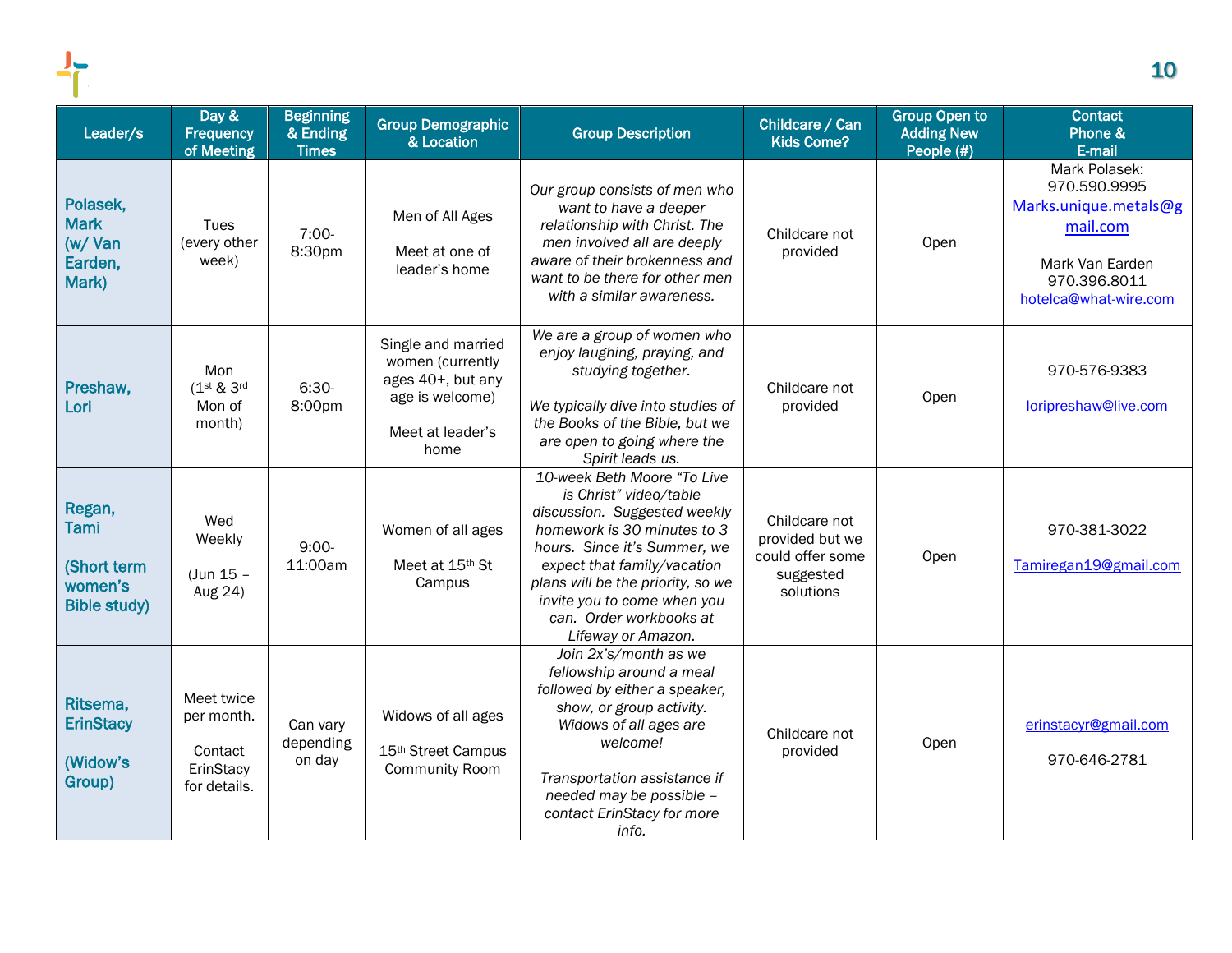| Leader/s                                                                | Day &<br><b>Frequency</b><br>of Meeting    | <b>Beginning</b><br>& Ending<br><b>Times</b> | <b>Group Demographic</b><br>& Location                                                                                  | <b>Group Description</b>                                                                                                                                                                                                                                                                                                                                                                                                                                                                                                                      | Childcare / Can<br><b>Kids Come?</b>                                                                                    | <b>Group Open to</b><br><b>Adding New</b><br>People (#) | <b>Contact</b><br>Phone &<br>E-mail         |
|-------------------------------------------------------------------------|--------------------------------------------|----------------------------------------------|-------------------------------------------------------------------------------------------------------------------------|-----------------------------------------------------------------------------------------------------------------------------------------------------------------------------------------------------------------------------------------------------------------------------------------------------------------------------------------------------------------------------------------------------------------------------------------------------------------------------------------------------------------------------------------------|-------------------------------------------------------------------------------------------------------------------------|---------------------------------------------------------|---------------------------------------------|
| Robel,<br><b>Tim</b>                                                    | Mon<br>Weekly                              | $7:00-$<br>8:00am                            | Men of various ages<br>Doug's Diner                                                                                     | Our group enjoys digging<br>deeper into the weekly<br>sermons while fellowshipping<br>together over some good eats<br>at Doug's Diner.                                                                                                                                                                                                                                                                                                                                                                                                        | Childcare not<br>provided                                                                                               | Open                                                    | 970-381-1813<br>timrrobel@gmail.com         |
| Romey,<br><b>Debby</b><br>(Short term<br>women's<br><b>Bible study)</b> | Wed<br>Weekly<br>$(4$ weeks -<br>Jun 8-29) | $9:00 -$<br>11:00am                          | Women of any age<br>or season of life<br>Meet at 15th St<br>campus                                                      | Are you standing in the shadow<br>of a giant? Are you facing<br>obstacles that feel<br>insurmountable, or have you<br>lived so long in fear that it feels<br>comfortable? If this is true for<br>you, then sign up for the<br>summer Bible study: "Slaying<br>Giants," and learn a practical<br>formula you can apply to your<br>life to face the insecurities,<br>anxieties, failures, fear, issues,<br>mountains, and GIANTS that<br>you will encounter, and be able<br>to defeat them, not through<br>you own power, but through<br>God's. | Childcare not<br>provided, but we<br>could have some<br>suggestions for<br>you depending<br>on your<br>children's ages. | Open                                                    | 970-381-2693<br>debraromeypsl@gmail.c<br>om |
| Russell,<br><b>Jenna</b><br>(Mom's<br>Group)                            | Wed<br>Weekly                              | $9:00-$<br>11:00am                           | Mothers of young<br>children<br>Meet at 15th St<br>campus                                                               | We are a new group for moms<br>of young kids who long to enjoy<br>fellowship, fun, and spiritual<br>growth together. We plan to do<br>a variety of Bible studies.                                                                                                                                                                                                                                                                                                                                                                             | Childcare<br>available on-site<br>at the church                                                                         | Open                                                    | 970-412-1093<br>Jlhoman994@comcast.net      |
| Sands,<br>Amy<br>(Precepts)<br><b>Bible study)</b>                      | Mon<br>Bi-monthly                          | $6:15-$<br>8:15pm                            | This group is open to<br>men and women of<br>any age who desire<br>to dive deep into the<br>Word.<br>15th Street Campus | An in-depth Precepts Bible<br>study running throughout the<br>school year.<br>Minimal material costs.<br>Suggested weekly homework,<br>but not required. Anyone is<br>welcome.<br>This study counts toward CUE<br>for Christian school teachers<br>with ACSI.                                                                                                                                                                                                                                                                                 | Childcare not<br>provided                                                                                               | Open<br>(Unlimited)                                     | 970-590-6737<br>Amy7sands@gmail.com         |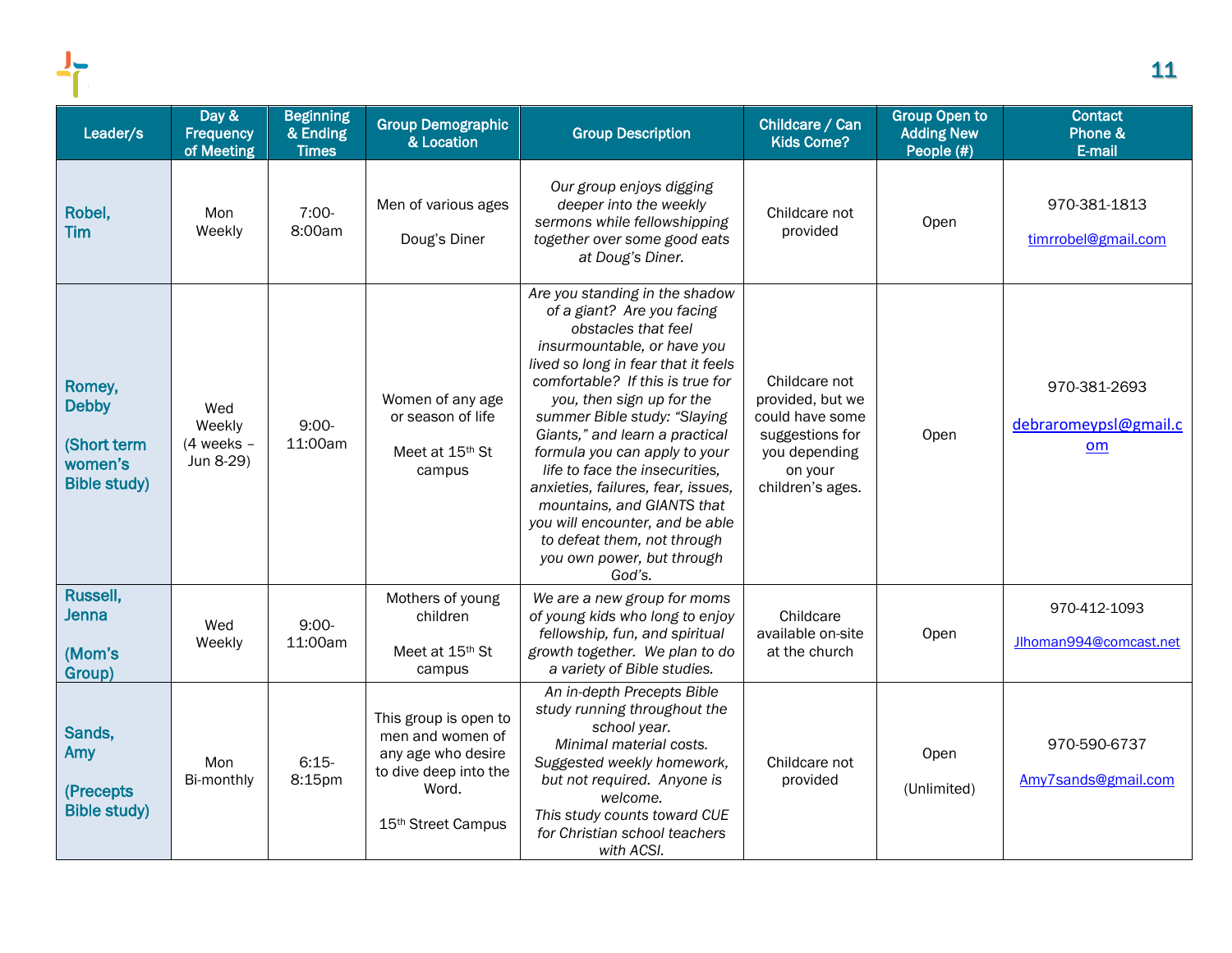| Leader/s                                                          | Day &<br><b>Frequency</b><br>of Meeting                   | <b>Beginning</b><br>& Ending<br><b>Times</b> | <b>Group Demographic</b><br>& Location                                                                                  | <b>Group Description</b>                                                                                                                                                                                                                                                                | Childcare / Can<br><b>Kids Come?</b>            | <b>Group Open to</b><br><b>Adding New</b><br>People (#) | <b>Contact</b><br>Phone &<br>E-mail                                                       |
|-------------------------------------------------------------------|-----------------------------------------------------------|----------------------------------------------|-------------------------------------------------------------------------------------------------------------------------|-----------------------------------------------------------------------------------------------------------------------------------------------------------------------------------------------------------------------------------------------------------------------------------------|-------------------------------------------------|---------------------------------------------------------|-------------------------------------------------------------------------------------------|
| Shelley,<br><b>David</b><br>(Pray for<br><b>Muslims</b><br>Group) | Mon<br>Bi-weekly<br>$1st$ & $3rd$<br>Mon of<br>each month | $7:00-$<br>8:30pm                            | Adults of all ages<br>(men, women,<br>couples, singles)<br>Meet at Zoe's                                                | P4M (Pray for Muslims)<br>We all have friendships with<br>Muslims (through school, work,<br>hobbies, etc.) and are learning<br>how to share the truth and<br>grace of Jesus with them.                                                                                                  | Childcare not<br>provided                       | Open<br>(Unlimited)                                     | 970-515-8691<br>revdshell@gmail.com                                                       |
| Smith,<br><b>Robin</b>                                            | Weds<br>Weekly                                            | $9:00-$<br>11:00am                           | Women of varied<br>ages<br>15 <sup>th</sup> Street Campus                                                               | This is an in-depth Precepts<br>Bible study that runs<br>throughout the school year.<br>For new attendees, there are<br>less intensive materials to help<br>you wade into this process. We<br>also partner you with a mentor<br>for the first few months.                               | Childcare not<br>provided                       | Open                                                    | 970.330.7034<br>rsmithten@gmail.com                                                       |
| Spahr,<br><b>Sandy</b>                                            | Weds<br>Weekly                                            | $9:00-$<br>11:00am                           | Women of any age<br>welcome but most of<br>group is in their 30's<br>and 40's.<br>Meet at 15 <sup>th</sup> St<br>campus | We are a women's Bible study<br>group who focus on deepening<br>our relationships with Christ<br>while walking intimately with<br>one another. Our group<br>incorporates elements of<br>prayer, worship, Bible study,<br>and time at home in the Word<br>each week.                     | Childcare<br>available on-site<br>at the church | Open                                                    | 970-534-7252<br>spahr.jacob.sandy@gmail.<br>com                                           |
| Staehlin, Dan<br>& Caroline<br>(w/ Butler,<br>Charlotte)          | Tues<br>Weekly                                            | $7:00-$<br>8:30pm                            | Diverse mix of ages<br>with couples and<br>singles<br>Meet at 15th St<br>campus                                         | We are an eclectic group of<br>ages and seasons of life but<br>have a shared passion for<br>knowing our Savior deeper. We<br>typically follow the sermon<br>notes for our study time but<br>also enjoy fellowshipping over<br>a once/month meal as well as<br>desserts the other weeks. | Childcare not<br>provided                       | Open                                                    | 970-302-1307 (Caroline)<br>970-381-9037 (Dan)<br>carsnparts@hotmail.com<br>(shared email) |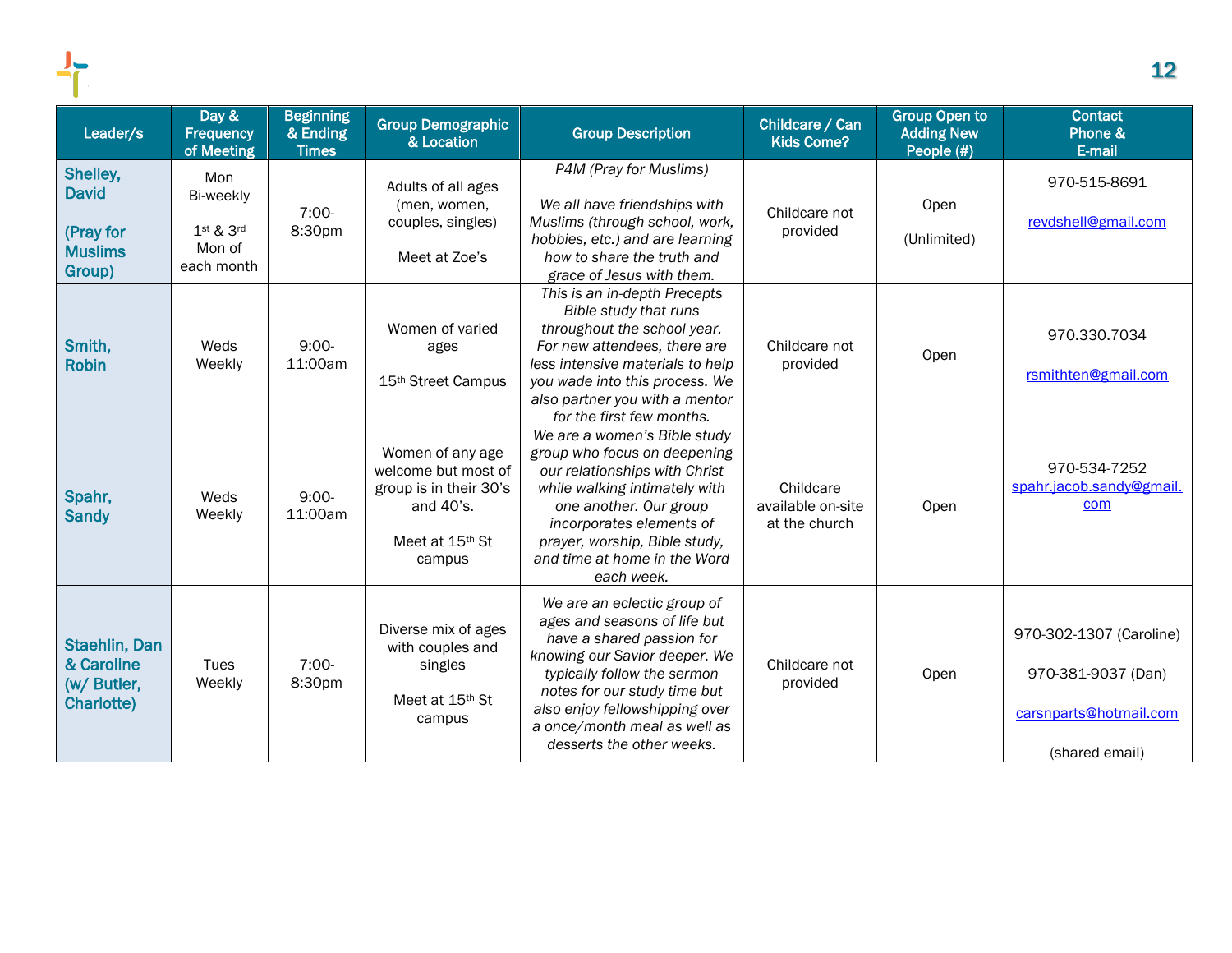| Leader/s                                                     | Day &<br>Frequency<br>of Meeting          | <b>Beginning</b><br>& Ending<br><b>Times</b> | <b>Group Demographic</b><br>& Location                                                                                                                                                                | <b>Group Description</b>                                                                                                                                                                                                                                                                                                                                                                                                                                                                 | Childcare / Can<br><b>Kids Come?</b>                                             | <b>Group Open to</b><br><b>Adding New</b><br>People (#) | <b>Contact</b><br>Phone &<br>E-mail                                                                                                                                                                         |
|--------------------------------------------------------------|-------------------------------------------|----------------------------------------------|-------------------------------------------------------------------------------------------------------------------------------------------------------------------------------------------------------|------------------------------------------------------------------------------------------------------------------------------------------------------------------------------------------------------------------------------------------------------------------------------------------------------------------------------------------------------------------------------------------------------------------------------------------------------------------------------------------|----------------------------------------------------------------------------------|---------------------------------------------------------|-------------------------------------------------------------------------------------------------------------------------------------------------------------------------------------------------------------|
| Steitz,<br>Victoria &<br><b>Ben</b><br>(Together in<br>Loss) | <b>Thurs</b><br>Weekly                    | $6:30-$<br>7:30pm                            | Couples and singles<br>who have<br>experienced<br>miscarriage and<br>pregnancy loss.<br>Meet at the 15th St<br>Campus                                                                                 | A group for parents and<br>partners who have gone<br>through a miscarriage and<br>pregnancy loss. This is a<br>space to talk, share, grieve,<br>process, and heal in a<br>community of love. No one's<br>journey is the same, but<br>sometimes our stories carry<br>similar scars.                                                                                                                                                                                                       | Childcare not<br>provided<br>(However, church<br>scholarships are<br>available)  | Yes                                                     | 970-888-2032<br>(text is best)                                                                                                                                                                              |
| Thompson,<br>Kevin<br><b>(Softball</b><br>Teams)             | Mon<br>(during the<br>summer<br>and fall) | Evenings                                     | Men and women<br>who enjoy playing<br>softball<br>(we've only had<br>men's teams<br>recently, but we<br>would love to have<br>coed teams if we get<br>more interest)<br>Play in City church<br>league | Softball enthusiasts who enjoy<br>getting some exercise, building<br>friendships, and sharing the<br>love of Jesus with others on the<br>softball field.                                                                                                                                                                                                                                                                                                                                 | Childcare not<br>provided                                                        | Yes                                                     | 970-405-5499<br>captainclubhouse@yahoo.<br>com                                                                                                                                                              |
| Women of<br>Courage                                          | Wed<br>Weekly                             | $7:00-$<br>8:30pm                            | For Women Who<br>Need Support From<br>the Impact of Sexual<br>Betrayal<br>15th Street Campus<br><b>Tiny Tots Family</b><br>Room<br>(second doorway on<br>your left on the Tiny<br>Tots hallway)       | The focus of this group is for<br>women who are married or<br>engaged to someone who<br>struggles with sexually<br>addictive behaviors. It utilizes<br>a workbook study that enables<br>spouses to work through the<br>pain of sexual betrayal to find<br>hope and healing. The group is<br>designed to bring long-term<br>healing, accountability, and the<br>freedom of restoration in a<br>safe and confidential<br>environment.<br>\$15.00 per person for the cost<br>of a workbook. | Preschool<br>childcare<br>provided for \$2<br>per child in the<br>Tiny Tots area | Open<br>(Unlimited)                                     | Due to the confidential<br>and discreet nature of<br>this group, please e-mail<br>the leader first in making<br>contact and finding out<br>the details of the group.<br>restorationcccgreeley@gmail<br>.com |